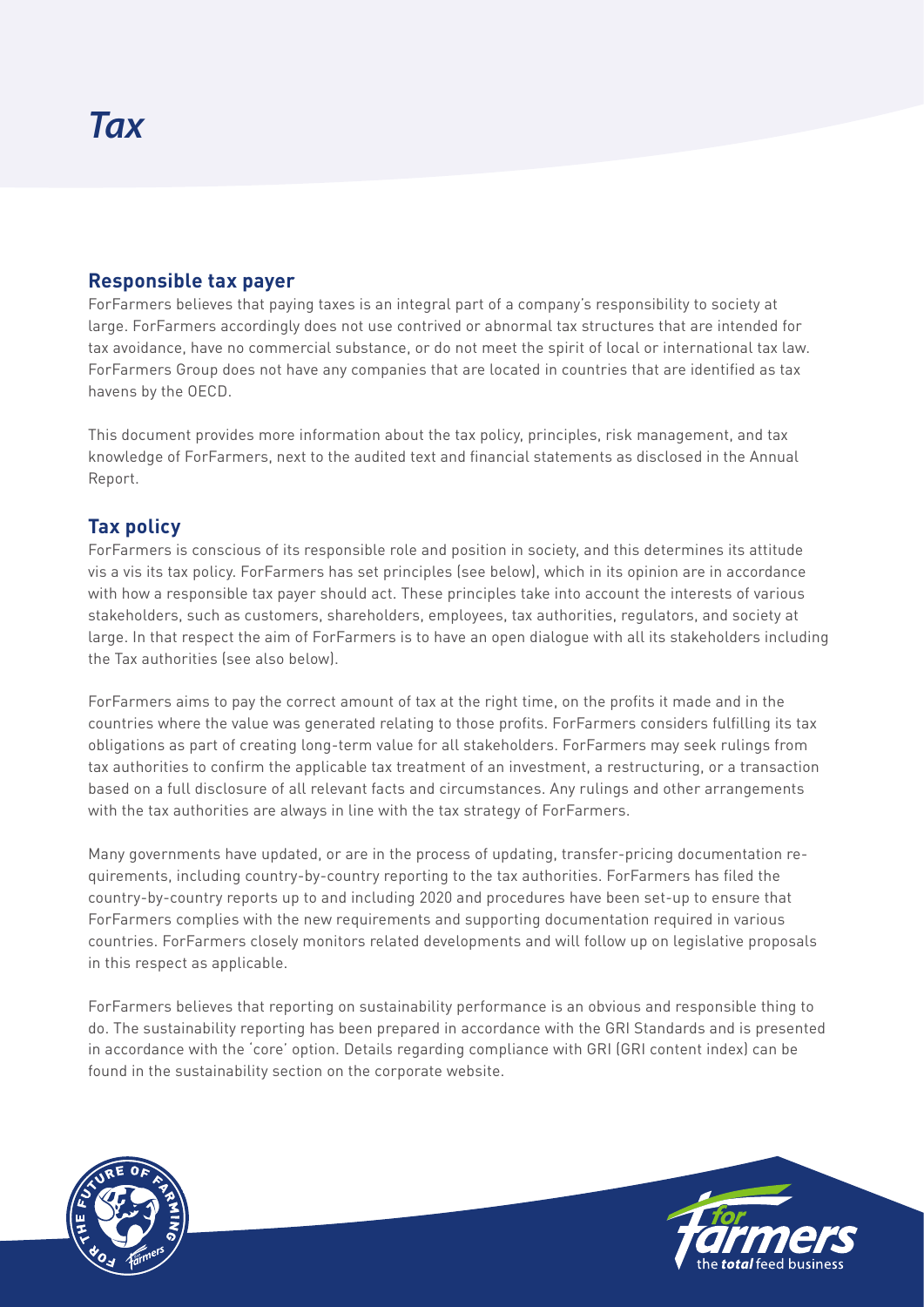# **Tax principles:**

#### ForFarmers commits to:

- Act in accordance with all applicable tax laws at all times and in compliance with international standards (such as OECD Guidelines). ForFarmers aims to take account of the letter as well as the spirit of the tax laws and regulations;
- Be tax compliant and pay taxes when they are due and owed;
- Prepare and file all tax returns in the form specified and within the time required;
- Prepare and retain the documentation required by the tax laws, or which may be needed to answer any questions raised by tax auditors or tax authorities;
- Have an open and transparent communication line to the tax authorities in the countries where this is possible and accepted. During the year several meetings with the tax authorities are conducted;
- Ensure that tax is aligned with the business, and that there are no tax driven structures that are not in line with the business operating model and tax regulations;
- Pay the correct amount of tax according to where value is created within the normal course of commercial activity and apply transfer pricing calculation using the 'arm's-length' principle.
- Not use special tax treatments that is not specifically authorized by the government of a jurisdiction in which we operate.

# **Whistle-Blower Policy**

The ForFarmers' Code of Conduct comprises guidelines and principles for day-to-day activities. ForFarmers believes that it is vital that these guidelines and principles are upheld and that any suspicion of wrongdoing or the discovery of wrongdoing is reported. ForFarmers encourages stakeholders to make use of the whistle-blower policy in order to raise any concerns they might have about the conduct of others or the way in which the company deals with certain issues which may entail (suspicion of) wrongdoing. This also applies to (potential) issues relating to tax. The normal procedure would be to bring such issues to the attention of their manager. The company can then take appropriate action. The whistle-blower policy provides a procedure for cases in which this is not possible or desirable. For more information reference is made to this policy which can be found on our website: https://www.forfarmersgroup.eu/en/bestanden/ ForFarmers\_Group/PDF/Overig/15227-3/Whistle-blower\_policy.pdf

#### **Tax Governance**

ForFarmers acknowledges the importance of good internal risk management and control systems, and strives for a high level of risk awareness in the organisation by actively monitoring risk management. This system is entrenched in the organisation, all the way from the Executive Board and the Executive Committee, under supervision of the Supervisory Board, to all operational and financial departments. ForFarmers uses the methodology for the control and management of the different risks, which is based on the model formulated by the Committee of Sponsoring Organizations of the Treadway Commission (COSO).

#### *Tax control Framework*

ForFarmers has low risk appetite for risks regarding compliance with legislation and regulations, including taxes. A Tax Control Framework ('TCF') has been designed to control the risks related to corporate income tax, VAT and payroll/employment taxes. For each risk to be mitigated, control measures have been determined and implemented. These are regularly assessed to ensure they are effective and fall within the desired ForFarmers risk appetite. The TCF is being implemented in the Netherlands, UK, Belgium and Germany and will subsequently be implemented in Poland. ForFarmers participates in the co-operative compliance program with the Dutch Tax Authority, following the covenant which has been signed between the Dutch Tax Authorities and ForFarmers early 2020. The effectiveness of the tax controls are subject to review by our Internal Audit department.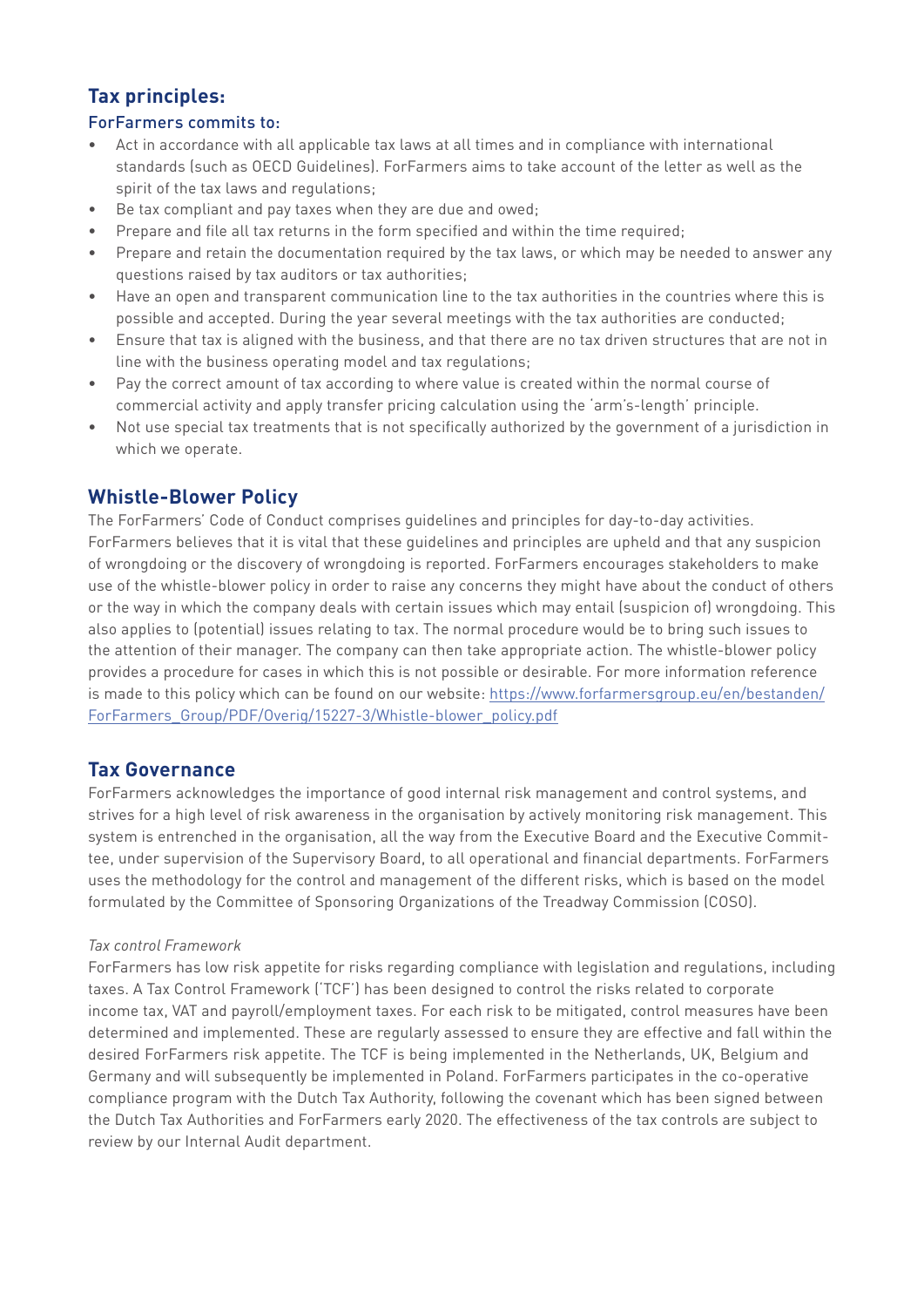External auditors verified that the financial statements 2021 prepared by ForFarmers represent a true and fair view of the financial position of the organization. Group tax discussed key transactions as well as any relevant correspondence with tax authorities with the external auditors.

Based on these various actions aimed at controlling and monitoring risks, the managers of the ForFarmers business units sign a Letter of Representation to declare that they comply both with the (local) laws and legislation and the internal control rules, including the Code of Conduct. Subsequently, an overall statement by the Executive Board is provided.

ForFarmers' Executive Board is responsible for establishing the approach to taxation under the supervision of the Audit Committee of the Supervisory Board. The Finance Director of each country is responsible for a correct and timely tax filing, supported if applicable by a local tax manager. In addition each filing is reviewed centrally by the Group Tax Manager, Group Finance Director and the CFO. ForFarmers does not consider the effective tax rate as a KPI. The achievements of the tax department are assessed on compliance targets and adherence to local tax legislation.

The implementation and execution of this tax strategy is reviewed by Group Tax on an annually basis. Group Tax informs the CFO on a regular basis throughout the year amongst others updates regarding the tax positions. The Audit Committee and Board are informed by the Group Tax Manager frequently regarding the tax position and tax developments which could have a material impact on the financial statements.

#### *Mandatory Disclosure Regime (DAC 6)*

Based on the Mandatory Disclosure Regime (MDR), also known as DAC 6, qualifying intermediaries such as lawyers, accountants and tax advisers, as well as "in-house teams" need to report certain cross-border arrangements (RCBAs) to the tax authorities. The Polish legislation goes beyond the minimum standard set forth in the Directive

ForFarmers implemented a group wide process to identity and report possible MDR transactions. This process includes (but not limited) questionnaires, a flow chart and a RACI. Any transactions marked as a reportable transactions is logged. DAC 6 has a control which is part of the Tax Control Framework. Based on the analyses and review executed during 2021, no reportable transactions are determined in 2021.

### **Tax knowledge**

Employees involved in the various direct and indirect taxes attend seminars and trainings to stay up-todate on tax law and regulatory changes.

To enable effective commercial decision making, it is essential that all the tax implications of business decisions are clearly understood by the key stakeholders. It is possible that such proposals may have several different tax outcomes. In such cases the Tax Manager will provide advice to ensure that proposals are undertaken in a tax efficient manner whilst ensuring ForFarmers continues to comply with tax laws. In case there is insufficient tax expertise within ForFarmers or the legislative impacts are unclear, ForFarmers may seek external advice to support the decision making process.

# **Tax technology**

The use of technology in the tax function is increasing; for example in order to relieve the administrative burden or have a better understanding of the tax position. ForFarmers believes that technology will make tax processes increasingly effective while creating value. Therefore, ForFarmers follows such developments closely. ForFarmers reviews available tools which may be worthwhile to use, or develops its own tools. Next to designing a Robotic Process Automation (RPA) tool, also other tooling has been implemented to replace certain manual processes. By having such tooling, specific processes can be executed more quickly, and with less risk of human errors.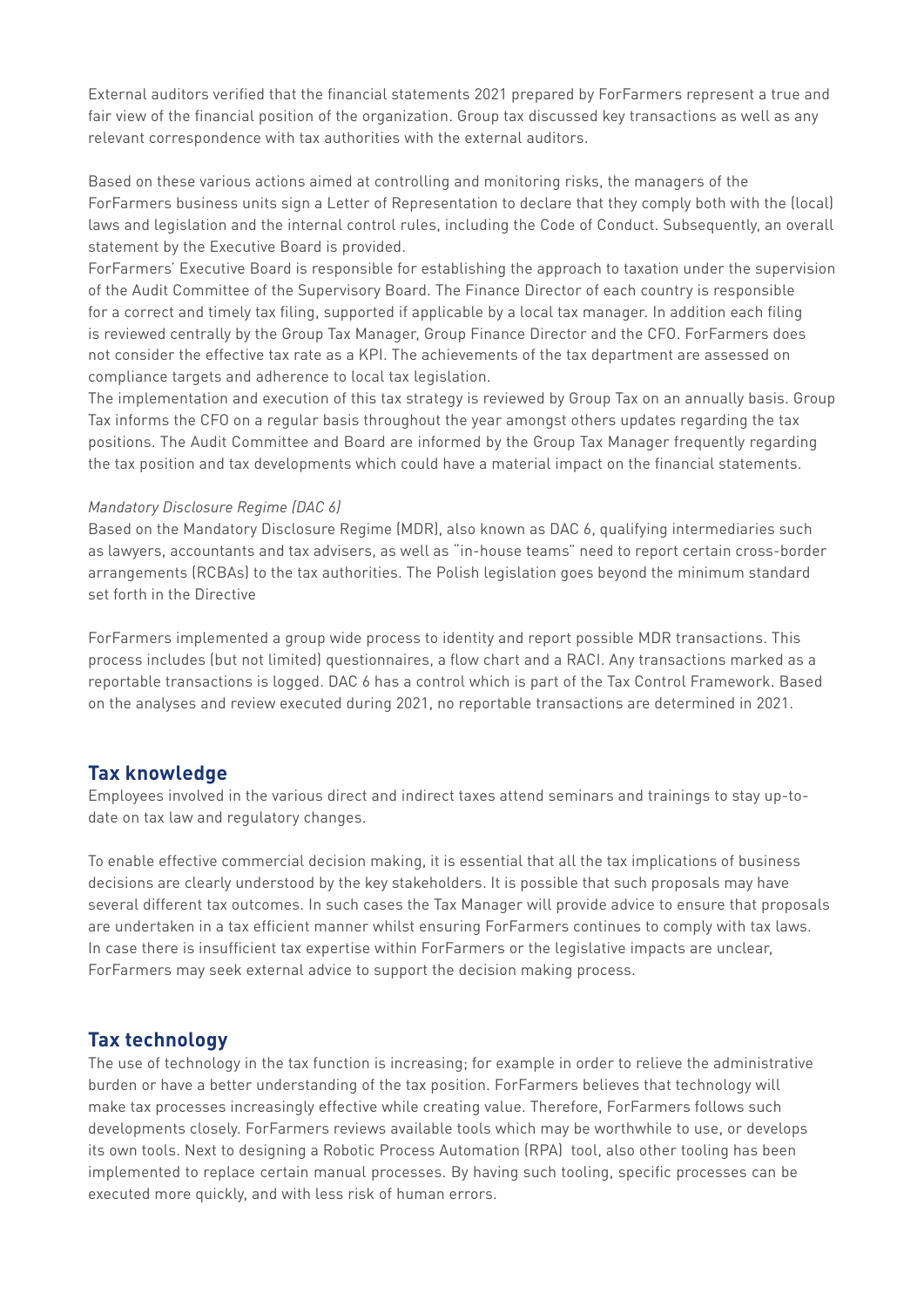# **Effective tax rate and tax paid**

In 2020 and 2021 the difference between the statutory Corporate Income Tax (CIT) tax rate of the Netherlands (Group holding country) and the effective CIT tax rate at a Group level was as follows:

| In thousands of euro                                                                         | 2021    |                  | 2020    |          |
|----------------------------------------------------------------------------------------------|---------|------------------|---------|----------|
| <b>Profit before tax</b>                                                                     |         | 20.844           |         | 30.233   |
| Less share of profit of equity-accounted investees, net<br>of tax                            |         | $-3,801$         |         | $-4.101$ |
| Profit before tax excluded the share of profit of equity-<br>accounted investees, net of tax |         | 17.043           |         | 26.132   |
| Income tax using the Dutch domestic tax rate                                                 | 25,0%   | 4.261            | 25,0%   | 6.533    |
| Effect of tax rates in foreign jurisdictions                                                 | 1,0%    | 162 <sub>1</sub> | $-0,7%$ | $-181$   |
| Change in tax rate                                                                           | 9,8%    | 1.664            | 7.7%    | 2.010    |
| Tax effect of:                                                                               |         |                  |         |          |
| Non-deductible expenses/ non-taxable income                                                  | 8,4%    | 1.428            | 28,4%   | 7.412    |
| Tax incentives                                                                               | $-5,3%$ | -897             | $-1,5%$ | $-400$   |
| (De) recognition of deferred tax assets                                                      | 8,1%    | 1.378            | $0,0\%$ | $-7$     |
| Prior year adjustments                                                                       | 2,2%    | 379              | 0.8%    | 200      |
| Total                                                                                        | 49,2%   | 8.375            | 59,7%   | 15.567   |

On a country level, the difference between the statutory and effective CIT tax rates, as well as the amount of Corporate Income Tax paid per country was as follows in 2021:

|                   | 2021   | 2020   |
|-------------------|--------|--------|
| <b>Tax rates</b>  |        |        |
| The Netherlands   | 25,00% | 25,00% |
| Germany (average) | 27,94% | 27,85% |
| Belgium           | 25,00% | 25,00% |
| Poland            | 19,00% | 19,00% |
| United Kingdom    | 19,00% | 19,00% |

|                           | 2021     | 2020   |
|---------------------------|----------|--------|
| <b>Effective tax rate</b> |          |        |
| The Netherlands           | 34,62%   | 93,62% |
| Germany (average)         | 24,03%   | 30,60% |
| Belgium                   | 9,39%    | 26,84% |
| Poland                    | 18,40%   | 17,52% |
| United Kingdom            | $-8,59%$ | 25,79% |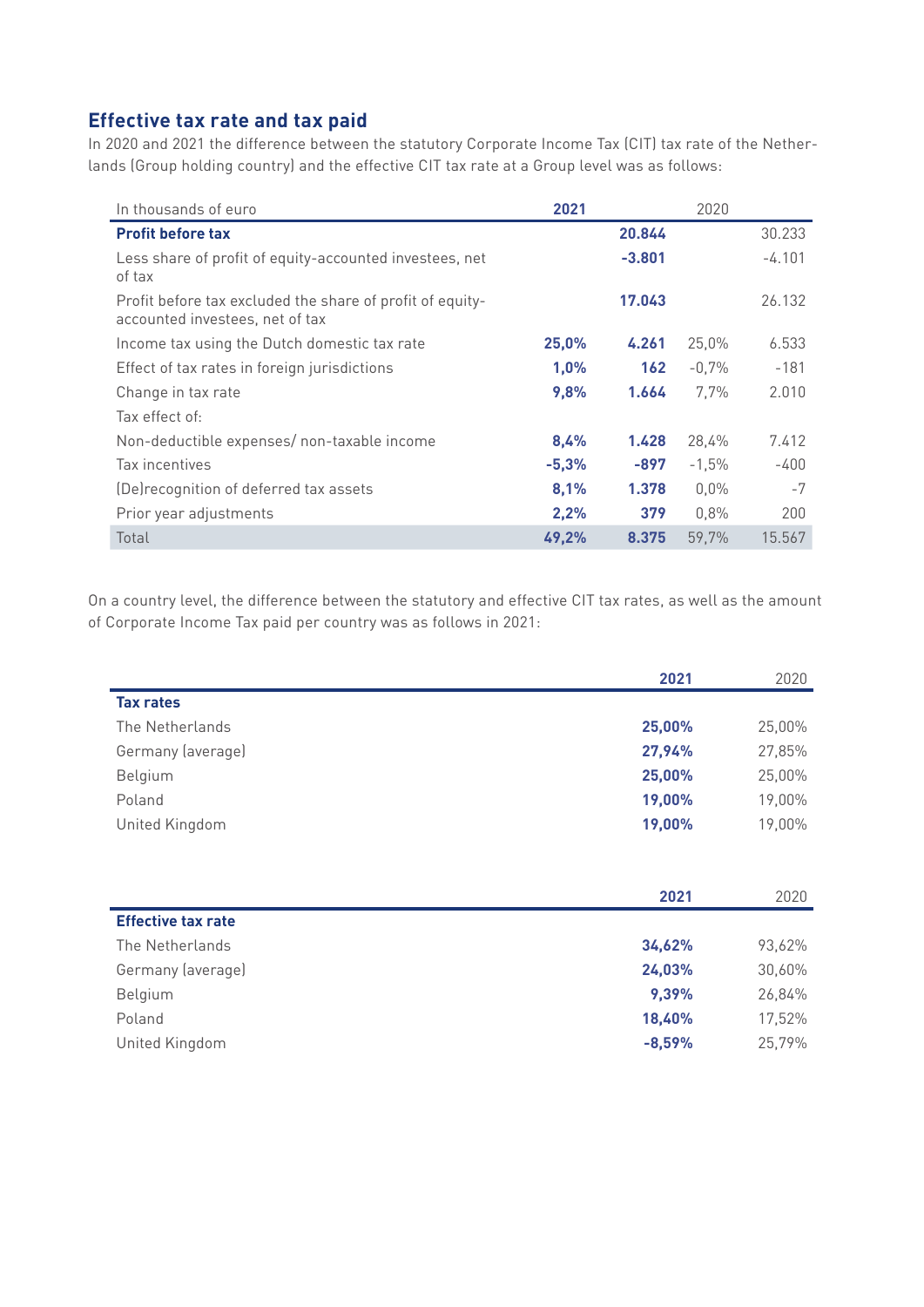## The difference in statutory and effective rates was driven by:

- **• Netherlands:** The effective tax rate in 2021 is higher than the statutory tax rate, in particular due to the remeasurement of deferred tax assets in relation to future fiscal benefits. Furthermore, due to nondeductible expenses in relation to changes in the fair value of the put option liability and revaluation of the deferred tax liability due to the rate increase next year in the Netherlands.Based on the enacted Dutch tax law, the Dutch corporate income tax rates will increase from 25% to 25.8%. All deferred tax calculations are updated based on the adjusted deferred tax rates. This adjustment has a negative impact on our Dutch deferred tax position.
- **• Germany:** The effective tax rate in 2021 is lower than the statutory tax rate mainly due to nondeductible expenses whilst there is a loss before tax in 2021 (2020: lower as a result of the finalization of the corporation tax assessments for prior years).
- **• Belgium:** The effective tax rate in 2021 is lower than the statutory tax rate due to non-tax deductible expenses and not recognizing a deferred tax asset in a situation of losses before tax (2020: higher due to non-tax deductible expenses and the finalization of the corporation tax assessments for prior years).
- **• Poland:** The effective tax rate in 2021 is lower than the statutory tax rate due to the finalisation of the corporation tax assessments for prior years (2020: idem).
- **• UK:** The effective tax rate in 2021 is negative, mainly due to the increased deferred tax rate and a net deferred tax liability (2020: higher than the statutory tax rate mainly due to the increased deferred tax rate and a net deferred tax liability).

We pay taxes where our economic activity take places. During 2021 we made a total tax contribution of EUR 73,495k (2020: EUR 73,387k) (regarding Corporate income tax and Employment taxes).

#### **Corporate income taxes - cash tax paid**

There are a number of reasons why the corporate income tax cash payments in a particular year will be different from the corporate income tax charge in the financial statements, including (but not limited to):

- Moment of payment: Tax payments relating to a particular year's profits will typically be due partly in the current year and partly in the following year;
- Deferred tax: The tax charge includes deferred tax which is an accounting adjustment arising from timing differences. Timing differences occur when an item has to be included in the financial statements in one year but is required to be taxed/deducted for tax in another year.



#### Total Corporate Income Tax per country 2021